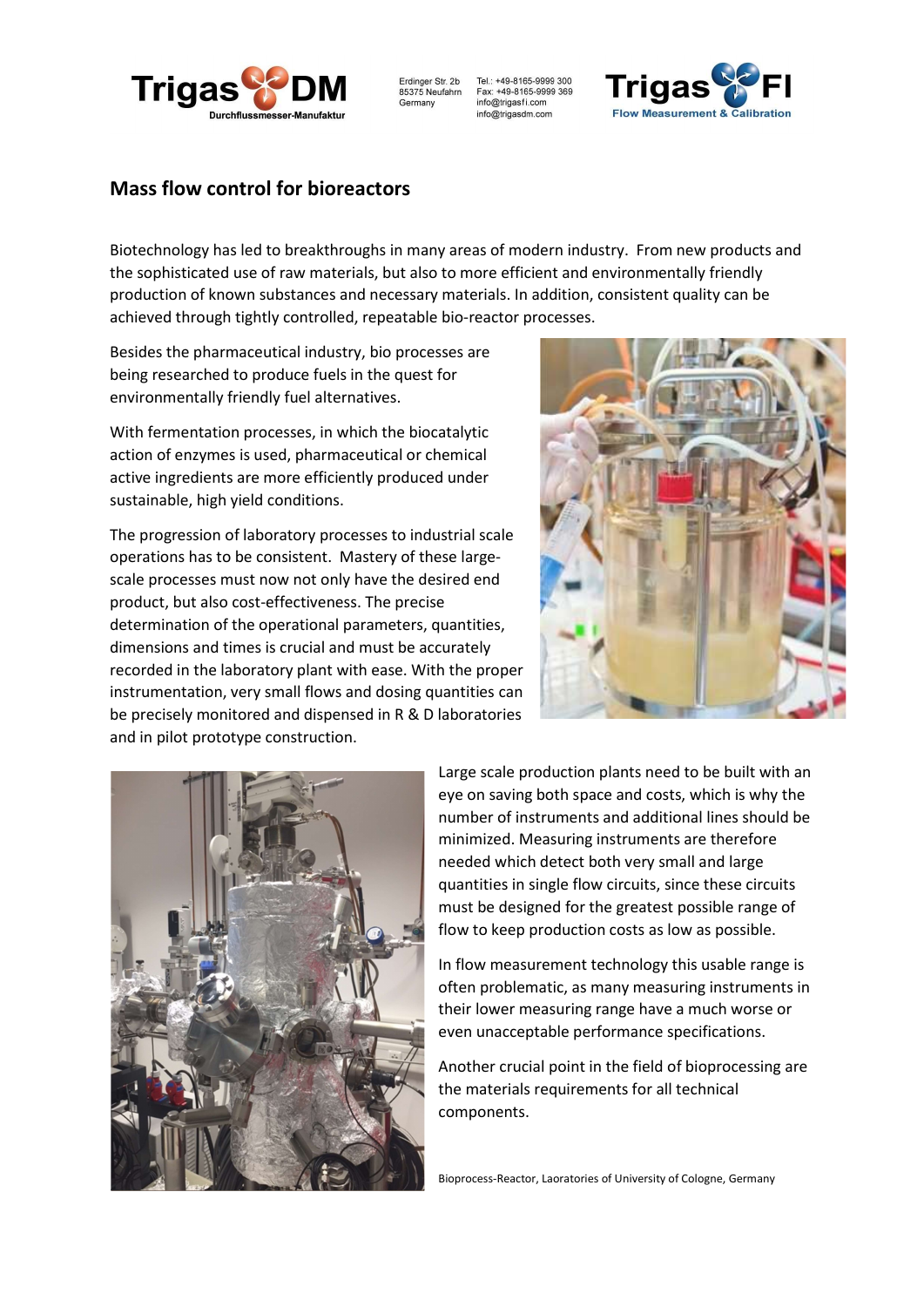

Erdinger Str. 2b<br>85375 Neufahrn Tel.: +49-8165-9999 300 Fax: +49-8165-9999 369 Germany info@trigasfi.com info@trigasdm.com



The contamination of sensitive bio-reactor environments must be prevented, which is why high grade materials, especially elastomers, must be used in these processes.

In addition, equipment and pipes are often susceptible to backflows of system moisture and should remain functional under these conditions without requiring additional maintenance or cleaning.

And like most modern processes, digitization and connection to data systems require precise multiparameter data acquisition and fast measurement reaction times to achieve control set points.

Another key factor in cost effective production of bio-process materials is the flexibility of instruments to change as the producer's product offering changes. Processes need to be adapted to new insights and customer requirements. Of course, existing equipment, including measurement devices, should be able to be used without sending them to the manufacturer for reconfiguration.

For these requirements in bioreactor construction, such as upstream or downstream processes, conventional mass flow meters and controllers are often not suitable or very expensive, as they require many customizations to viably be used in the new process.

## Flow measurement and control for the bioprocess industry

TrigasDM is now presenting a special mass flow controller for the bioprocess industry in the German market as Alicat's sales and service partner. This new instrument delivers exactly what bioengineers and developers need without unnecessary features of typically offered, option laden, standard devices with higher price points.

The Alicat BIO series offers control ranges of 2000:1, which often means fewer MFCs to control all the flow ranges required for particular gases with high and low flow requirements in a system. The accuracy specification of these devices in special flow-sizes has an excellent +/- 0.5% of the measured value or  $+/-0.1\%$  of the final value in defined parts of the measuring range. Compared to the previous offerings, this specification is a groundbreaking improvement, since the final value error has so far been additional for all brand-standard products and is also twice as high.

With ultra-fast response times of only 10 ms and optional fast EtherCAT or EtherNet / IP interfaces, the BIO series is ideally suited for Pharma 4.0.

Our mass flow controller is resistant to inline water contamination and is only made of USP Class VI (FDA) corrosion-resistant elastomers, as well as 316L stainless steel, which are on the ASME recommendation list and do not contaminate the bioreactor environments. All units are also certified not to contain any animal components.

An ultra-sharp, modern color display provides an overview of the process status at a glance. In addition, each BIO device has innovative features such as "gas selection".